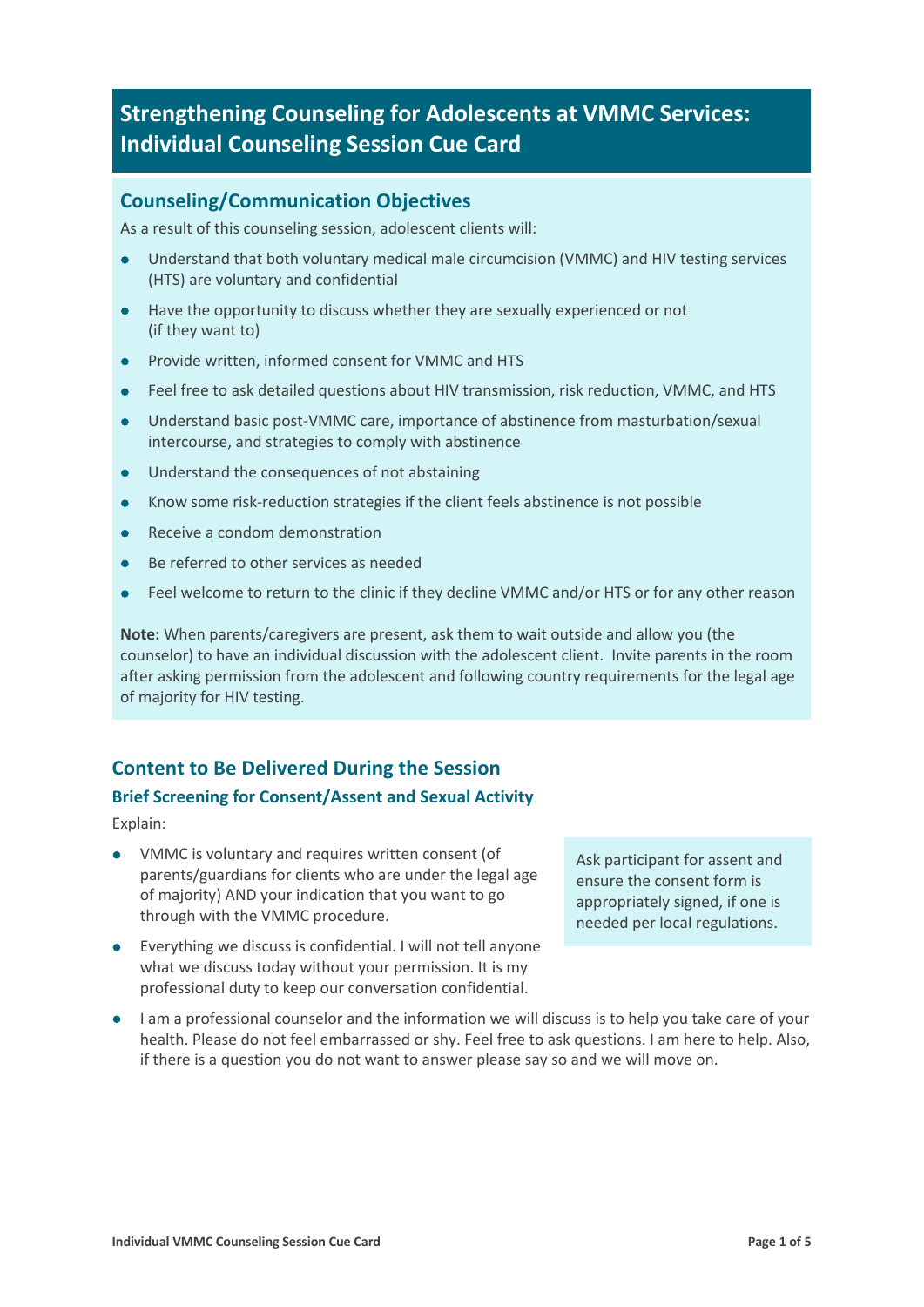Review the information given during the group counseling session about sex and masturbation:

- **Sexual intercourse** can be defined as:
	- When a man puts his penis into a woman's vagina.
	- <sup>l</sup> When a man puts his penis into his partner's mouth or tongue into a woman's vagina (oral intercourse).

Ask:

- Do you have any questions about what you learned?
- Now I am going to ask you a personal question to guide our conversation. Have you ever had sex? Are you having sex now?

#### **Information on VMMC**

For ALL adolescent males, explain:

- VMMC involves removal of the foreskin to reduce males' risk of acquiring HIV. The foreskin is the fold of skin that covers the head (the glans) of the penis. $1$
- VMMC only partially reduces the risk of female-to-male HIV transmission.
- After the procedure, be sure to use clean water when cleaning/caring for the wound.
- Do NOT use home remedies (herbs, ash, animal dung), which can increase the risk of infection including tetanus.
- It is important to abstain from sexual intercourse and/or masturbation for six weeks after VMMC to ensure full healing.
	- <sup>l</sup> **Masturbation** is when people touch their own bodies for sexual pleasure. This may involve stroking or caressing the penis when it is erect. Masturbation may result in orgasm/ejaculation, but not necessarily.
- Clients who have not had sexual intercourse before VMMC should not start during the six weeks after VMMC because it will interfere with proper healing and put them at higher risk of acquiring HIV.

For those who are sexually experienced/active, add:

- It is important to abstain from sexual intercourse for six weeks after VMMC as it interferes with healing. In addition, resuming sex before healing from VMMC is complete can increase the risk of acquiring HIV from a partner who is HIV-positive.
	- <sup>l</sup> Because VMMC provides only partial protection against HIV, when resuming sex, be sure to use condoms correctly and consistently to avoid HIV and sexually transmitted infections  $(STIS)^{!}$
- In the group session, you learned strategies for abstaining. Do you have any questions? Will you be able to abstain?

For those who indicate they will NOT be able to abstain, add:

- Masturbation poses less risk than sexual intercourse, but it may increase healing time.
- There are other ways to express physical intimacy that do not involve intercourse.

Provide condoms to the client before discharge.

 <sup>1</sup> Shiel, W.C. (n.d.) Medical Definition of Foreskin. MedicineNet, https://www.medicinenet.com/script/main/art.asp?articlekey=3508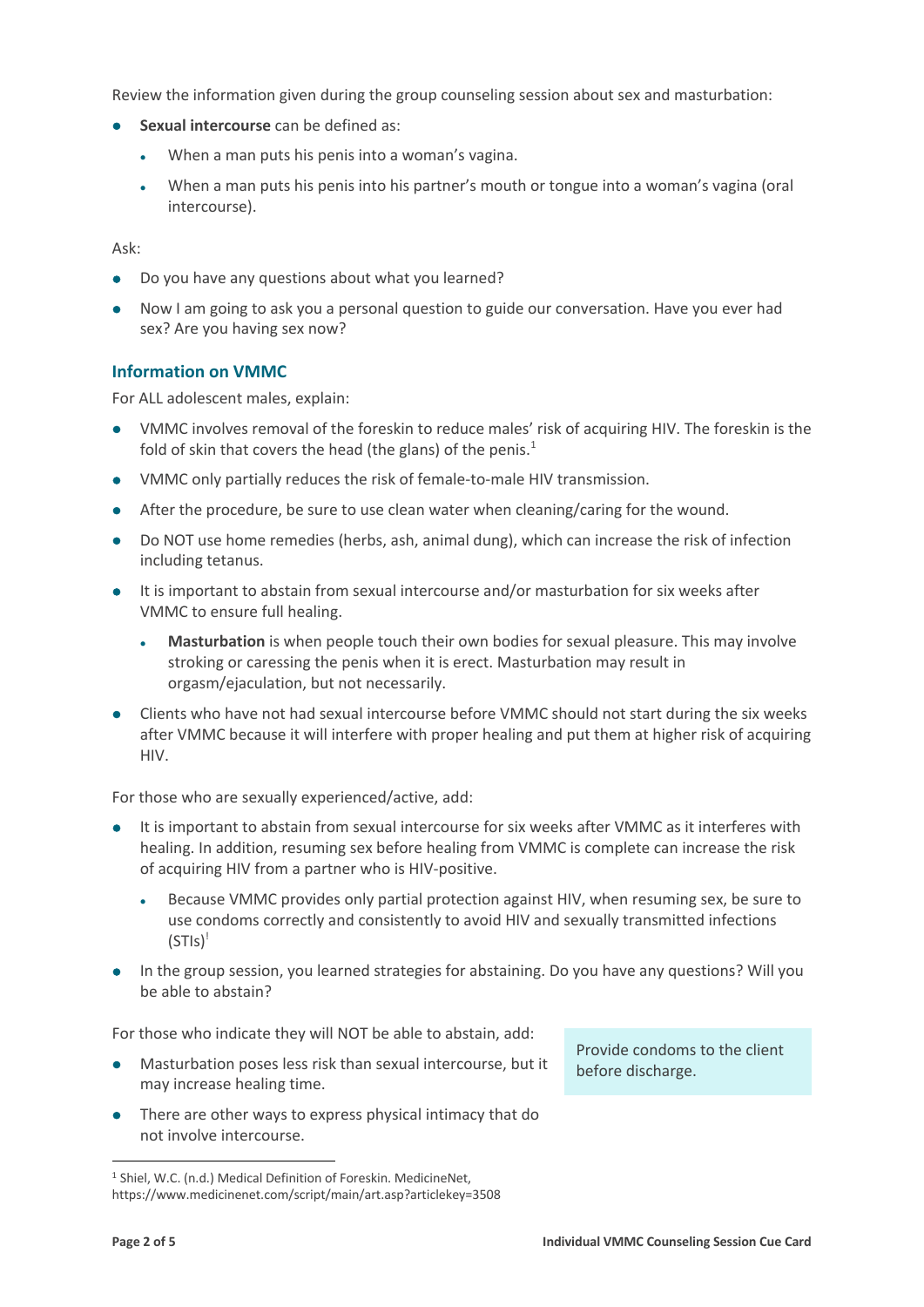$\bullet$  If you do go against the recommendation and have sexual intercourse in the six-week healing period, you must use a condom. This is important because during those six weeks you will have a wound on your penis that will make it easier to acquire HIV through sexual intercourse.

#### **HIV Testing**

For ALL adolescent males, explain:

- **.** HTS is optional. It is not required for VMMC, but it is highly advisable to know your HIV status.
- l Would you like to proceed with an HIV test?

For those who are sexually experienced/active, explain:

- **e** Benefits to knowing one's status include:
	- If **negative**, one can put in place strategies to stay negative.
	- If **positive**, one can start treatment immediately to stay healthy.

For clients who test positive for HIV, explain:

- It is important to be linked to HIV treatment to stop the virus from spreading in the body. When people living with HIV have little virus in their bodies, they are less likely to transmit HIV to others and they can live healthy lives.
- It is important to use condoms with sexual partners and/or to support partners to access preexposure prophylaxis (PrEP), a medicine to prevent HIV.<sup>2</sup>
- Clients who test positive can move forward with VMMC if the clinician agrees.
- Resuming sex before healing from VMMC is complete can result in much higher risk of infecting one's partner(s).

#### HIV/Sexually Transmitted Infection Pre-Test Counseling

Follow national HTS guidelines for pre-HIV test counseling and for obtaining consent for VMMC:

- Clients who choose to test for HIV and are under the age of consent have obtained written parental/guardian consent as per government policy.
- A parent or guardian can be invited to join the session if the adolescent agrees and following country rules on the legal age of majority for HIV testing.

For ALL adolescent males, explain:

- **.** HIV test results are confidential. This means the test results will not be shared with others, following country policies.
- $\bullet$  It is up to the client to share his results. Clinic staff can assist if the client would like.
- The HIV test will be done by *\_\_\_\_\_\_\_ (type of test*).

Using age-appropriate language and building on information provided in the group counseling session cue card, check to ensure the client understands:

Modes of HIV infection

To ensure that you receive the appropriate consent for those under the age of testing consent, follow national guidelines. If the client declines to test, refer to "If the Client Declines to Get Tested."

Indicate type of test to be administered (ELISA, Rapid, etc.) and explain how the test

will be administered.

 <sup>2</sup> World Health Organization. HIV/AIDS: Pre-Exposure Prophylaxis, https://www.who.int/hiv/topics/prep/en/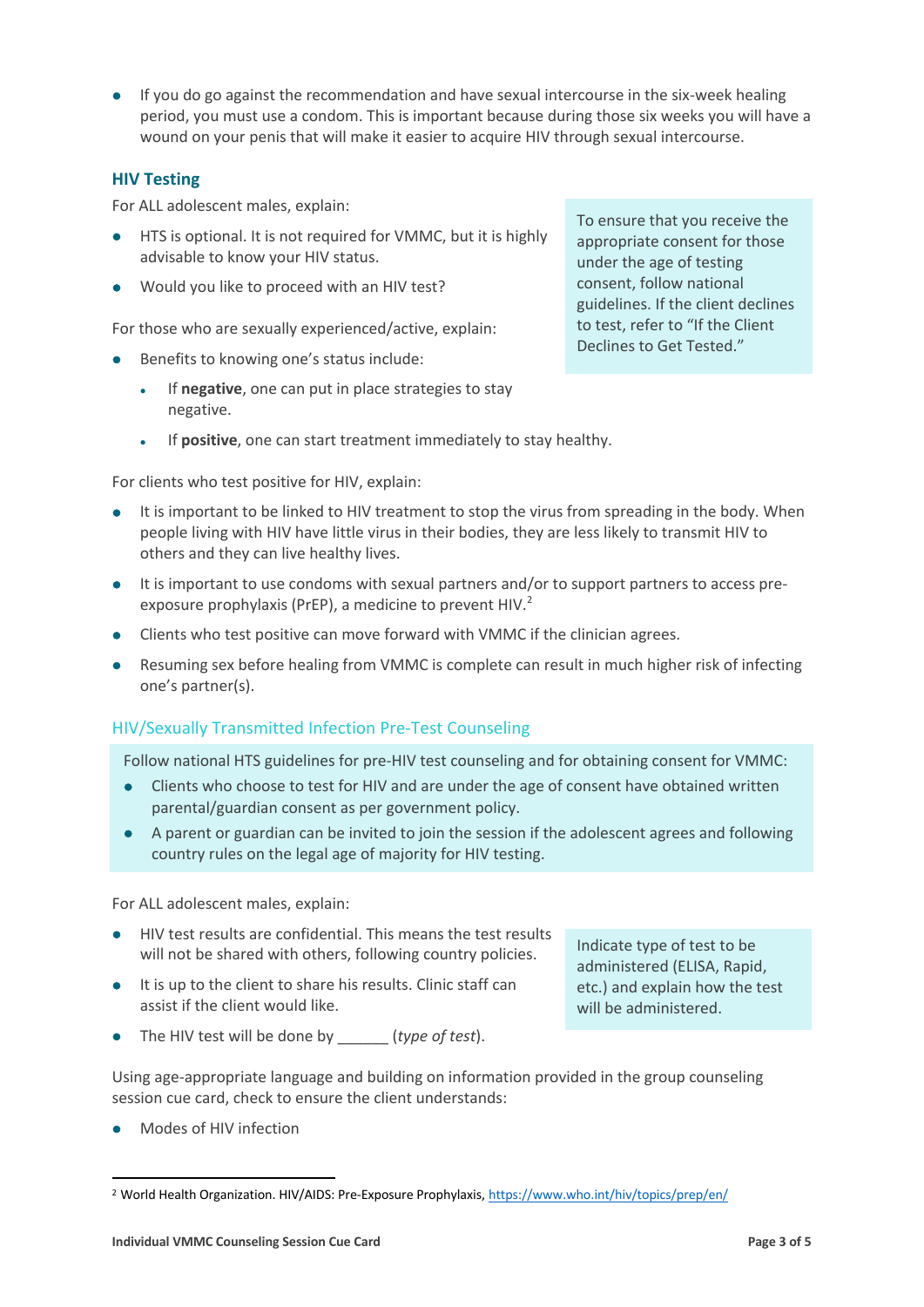- Individual risk factors (tailored to each adolescent)
- **.** HIV risk reduction strategies (VMMC, condoms, etc.)

For clients who are sexually experienced/active, add:

- $\bullet$  Clients are encouraged to share their test results with their sexual partner(s).
- Clients' sexual partner(s) should also get tested for HIV. Clients are encouraged to talk to their partner(s) about getting tested.
- **.** If the client chooses to test again in the future, it is recommended that he tests **together with his partner**.

#### While Waiting for Test Results (in the case of a rapid test)

- Make sure the adolescent client is comfortable while waiting for his HIV test result. Talk to him to try to allay any fears related to the HIV test.
- Tell him that you (or another provider) will counsel him about his test result as soon as it is ready. This should take approximately 15 minutes.
- Reassure him that the result will be discussed confidentially and will take place in a private setting where no one else can hear or see.
- $\bullet$  If the client is under the age of majority, tell him he may be required to bring his parent/guardian to the clinic to discuss his HIV test result (if the parent/guardian is not there already).
- Ask him if there is any topic he would like to discuss while waiting for his test result. Indicate that you can discuss family planning, masculinity/gender-based violence, and alcohol/substance use/abuse. If he expresses an interest, refer to the day two and day seven cue cards for additional information on these topics.
- Tell the client that you will refer him to appropriate services for further help and support after you discuss the test result. Tell him that there are several options for referrals to other services or providers.

Local services may include STI diagnosis and treatment; contraception/family planning; selftesting; treatment, care, and support for those who have tested HIV-positive; HIV prevention; gender-based violence prevention and reduction; entrepreneurship; legal services; HIV testing and counseling; sexual and reproductive health counseling; prevention of school drop-out; and disability rehabilitation.

- Refer the client to services (using the local referral directory) as available and appropriate, following local referral procedures.
- Provide the client with any available written material to review while he is waiting for his test result.